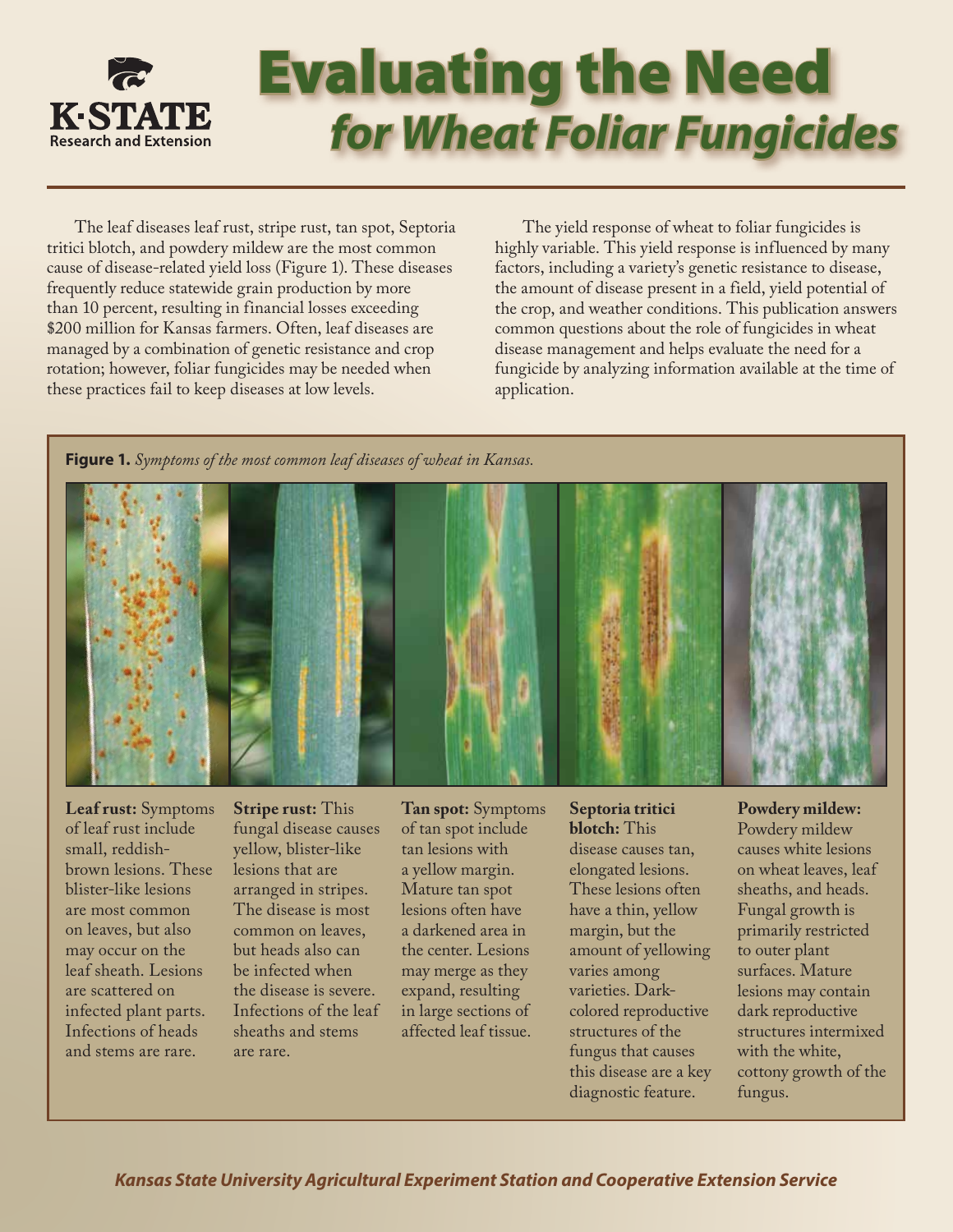## **When should a fungicide be applied relative to crop growth?**

The upper leaves present during the early stages of grain development provide most of the energy the plants use to produce grain. Diseases that damage plants at these early stages often reduce the grain yield significantly. Fungicides can best protect these critical growth stages from disease when applied between full emergence of the flag leaf and anthesis (flowering) (Figure 2). Fungicide applications made before flag leaf emergence generally result in less disease control on the upper leaves during grain development and smaller yield responses. Always check and follow product label recommendations to ensure full compliance with growth-stage limitations and pre-harvest intervals.

# **How long will the fungicide provide disease control?**

The residual life of the fungicide application is influenced by the product used, rate of application, and disease targeted for control. In general, products belonging to the triazole and strobilurin classes of fungicide will provide 14 to 21 days of disease control. Small differences in residual life among products typically do not result in large differences in grain yield.

# **How well do the fungicides move throughout the plant?**

Plant tissues readily absorb most products belonging to the triazole and strobilurin classes of fungicides; however, the chemicals do not move far within the plant. In general, the fungicides stay near the site of application or move toward the leaf tip. The fungicides only protect leaves, stems, and heads present at the time of application.

# **Are there important differences in how well various fungicide products work?**

Nearly all fungicide products labeled and widely marketed for use on wheat in Kansas contain active ingredients belonging to triazole and strobilurin classes of fungicides or mixtures of these classes. Both fungicide classes are effective at controlling common leaf diseases in Kansas. Products containing only the triazole class of fungicides are the best option in areas prone to Fusarium head blight (head scab). More information about product options and efficacy against diseases can be found in the K-State Research and Extension publication *Foliar Fungicide Efficacy Ratings for Wheat Disease Management*, EP130.





**Flag leaf emergence complete:** At least two nodes are visible in lower third of the stem, and base of the flag leaf is visible.

**Boot:** Head is still covered by leaf sheath, but is large enough that the leaf sheath appears swollen. Awns are visible at the base of the flag leaf.

**Head emergence:** Leaf sheath is opening as head continues to enlarge and elongate. Head begins to move past base of the flag leaf.

**Heading complete:** Entire head has moved beyond the base of the flag leaf. The stem supporting the head continues to elongate.

#### **Anthesis (flowering):** Anthers emerge from florets. The middle section of the head flowers first and is followed by the florets at the tip and base.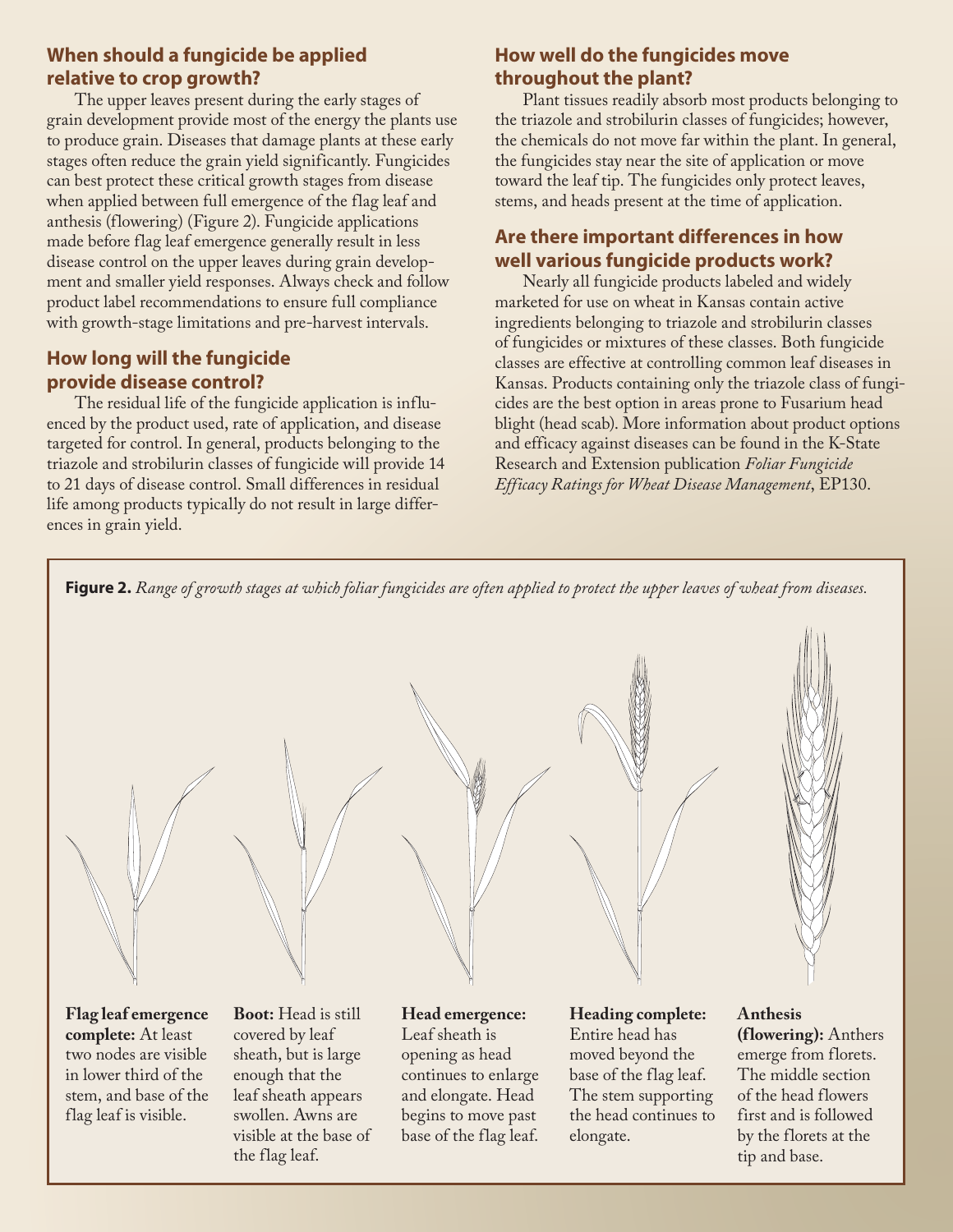#### **What is the typical yield response of wheat to foliar fungicides?**

Researchers with K-State Research and Extension have been evaluating the potential role of fungicides in leaf disease management for many years. In most situations, these experiments were specifically designed to evaluate the benefits of fungicides when susceptible varieties are grown in environments extremely favorable for disease development. A summary of experiments conducted between 1991 and 2011 indicates that a single fungicide application between flag leaf emergence and anthesis often results in a yield increase between 4 and 14 percent, with an average yield increase of 10 percent (Figure 3). These figures can be combined with yield potential of a wheat crop to estimate the potential yield response in bushels per acre.

## **What information maximizes the potential benefits of the fungicide application?**

Because the yield response to fungicides is variable, it is often helpful to consider different approaches that can maximize the potential benefits of the fungicide application. While it may not be possible to predict the yield response to a fungicide application perfectly, it is possible to use the information at the time of application to improve the chances of obtaining an above-average yield response.

## *Set priorities based on a variety's balance of genetic resistance and susceptibility to disease.*

Research continues to demonstrate that wheat varieties that are susceptible to the most common leaf diseases are more



Summary includes research results gathered from multiple locations in Kansas between 1991 and 2011. Trials include a single application of a labeled fungicide applied between flag leaf emergence and anthesis. Varieties were considered susceptible or moderately susceptible to the targeted disease in the study. Environment at the testing locations was extremely favorable for disease development. Yield response = percent increase or decrease in grain yield of research plots receiving a fungicide compared to those not receiving the application.

likely to experience severe disease and disease-related yield loss than varieties with resistance to these same diseases (Table 1 and Figure 4). Information about the disease resistance of a wheat variety is often available well before fungicide decisions need to be made. In fact, for most varieties this information is available before purchase of the seed. Selecting a variety with resistance to the most common leaf diseases in Kansas reduces the risk of severe disease and the need for fungicide applications to protect yield.

| <b>Table 1.</b> Reaction of wheat varieties to the most common<br>leaf diseases in Kansas. |                    |                                                                                 |              |                |  |  |
|--------------------------------------------------------------------------------------------|--------------------|---------------------------------------------------------------------------------|--------------|----------------|--|--|
| <b>Varieties resistant</b><br>or moderately<br>resistant to multiple<br>leaf diseases      |                    | Varieties susceptible or<br>moderately susceptible to<br>multiple leaf diseases |              |                |  |  |
| Armour                                                                                     | Santa Fe           | 1863                                                                            | Fuller       | Ruby Lee       |  |  |
| Aspen (W)                                                                                  | Sy-Wolf            | AP503 CL2                                                                       | <b>Hitch</b> | <b>TAM 111</b> |  |  |
| Duster                                                                                     | T <sub>158</sub>   | <b>Bill Brown</b>                                                               | Jackpot      | <b>TAM 112</b> |  |  |
| Gallagher                                                                                  | <b>TAM 304</b>     | $\bigcap$                                                                       | Jaggalene    | WB-4458        |  |  |
| Garrison                                                                                   | WB-Cedar           | Danby (W)                                                                       | Jagger       | WB-Redhawk     |  |  |
| Hatcher                                                                                    | $WB-De$ uce $Cl +$ | <b>Fndurance</b>                                                                | Overley      | Winterhawk     |  |  |
| Iba                                                                                        | WB-Grainfield      | <b>Fverest</b>                                                                  | PostRock     |                |  |  |

*(W) White wheat variety*

A variety is considered resistant to multiple leaf diseases if the ratings for leaf rust, stripe rust, tan spot, Septoria tritici blotch, and powdery mildew (on a 1–9 scale) sum to less than 26. Refer to *Wheat Variety Disease and Insect Ratings*, MF991, for more information about varieties.

**Figure 4.** *Likelihood of an above-average yield response to a foliar fungicide based solely on a variety's reaction to the most common leaf diseases in Kansas.*



Based on research comparing the influence of fungicides on disease control and grain yield for multiple varieties between 2008 and 2011 at multiple locations. Yield response = increase or decrease in grain yield of research plots that received a fungicide compared to those that did not receive the application. A yield response must be 4 bushels per acre or greater to be considered above average. A variety is considered to have resistance to multiple leaf diseases if the ratings for leaf rust, stripe rust, tan spot, Septoria tritici blotch, and powdery mildew (on a 1–9 scale) sum to less than 26 (Table 1).